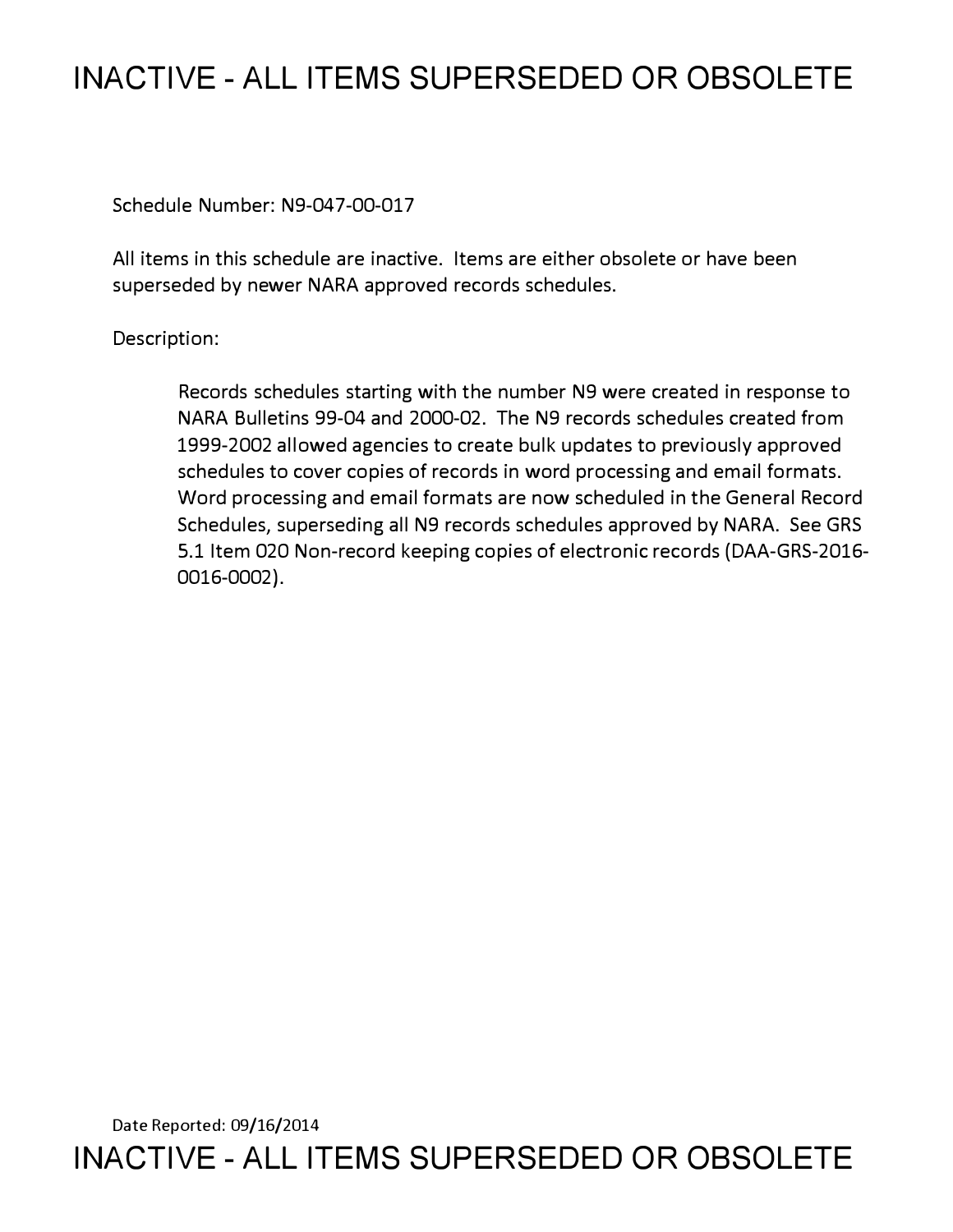| <b>REQUEST FOR RECORDS DISPOSITION AUTHORITY</b>                                                           |                                                                 |                                  |                                                                                                                                                                                                                                                                                                                                                                                                                                                                                |                                    | <b>JOB NUMBER</b><br>N9-47-00-17                                                                                                                                                                                                                                                 |                     |  |
|------------------------------------------------------------------------------------------------------------|-----------------------------------------------------------------|----------------------------------|--------------------------------------------------------------------------------------------------------------------------------------------------------------------------------------------------------------------------------------------------------------------------------------------------------------------------------------------------------------------------------------------------------------------------------------------------------------------------------|------------------------------------|----------------------------------------------------------------------------------------------------------------------------------------------------------------------------------------------------------------------------------------------------------------------------------|---------------------|--|
| NATIONAL ARCHIVES & RECORDS ADMINISTRATION<br>To<br>8601 ADELPHI ROAD COLLEGE PARK, MD 20740-6001          |                                                                 |                                  |                                                                                                                                                                                                                                                                                                                                                                                                                                                                                |                                    | Date received 0 2000                                                                                                                                                                                                                                                             |                     |  |
| FROM (Agency or establishment)<br><b>Social Security Administration</b>                                    |                                                                 |                                  |                                                                                                                                                                                                                                                                                                                                                                                                                                                                                |                                    | NOTIFICATION TO AGENCY                                                                                                                                                                                                                                                           |                     |  |
| <b>MAJOR SUBDIVISION</b><br>2                                                                              |                                                                 |                                  |                                                                                                                                                                                                                                                                                                                                                                                                                                                                                |                                    | In accordance with the provisions of $44 \cup S \subset 3303a$ , the<br>disposition request, including amendments, is approved<br>except for items that may be marked "disposition not<br>approved" or "withdrawn" in column 10<br><b>DATE</b><br>ARCHIVIST OF THE UNITED STATES |                     |  |
| <b>MINOR SUBDIVISION</b><br>3                                                                              |                                                                 |                                  |                                                                                                                                                                                                                                                                                                                                                                                                                                                                                |                                    |                                                                                                                                                                                                                                                                                  |                     |  |
| NAME OF PERSON WITH WHOM TO<br><b>TELEPHONE NUMBER</b><br>5<br><b>CONFER</b>                               |                                                                 |                                  |                                                                                                                                                                                                                                                                                                                                                                                                                                                                                |                                    |                                                                                                                                                                                                                                                                                  |                     |  |
| <b>Stanley Nusenko</b>                                                                                     |                                                                 | 410/065-8087<br>FAX 410/066-1704 | $6 - 7 - 00$                                                                                                                                                                                                                                                                                                                                                                                                                                                                   |                                    |                                                                                                                                                                                                                                                                                  |                     |  |
|                                                                                                            |                                                                 |                                  | I hereby certify that I am authorized to act for this agency in matters pertaining to the disposition of its records and that the<br>records proposed for disposal on the attached _______ page(s) are not needed now for the business for this agency or will not be<br>needed after the retention periods specified, and that written concurrence from the General Accounting Office, under the<br>provisions of Title 8 of the GAO Manual for Guidance of Federal Agencies, |                                    |                                                                                                                                                                                                                                                                                  |                     |  |
| $\boxtimes$ is not required<br>$\Box$ is attached, or<br>SIGNATURE OF AGENCY REPRESENTATIVE<br><b>DATE</b> |                                                                 |                                  |                                                                                                                                                                                                                                                                                                                                                                                                                                                                                | has been requested<br><b>TITLE</b> |                                                                                                                                                                                                                                                                                  |                     |  |
|                                                                                                            |                                                                 |                                  |                                                                                                                                                                                                                                                                                                                                                                                                                                                                                |                                    |                                                                                                                                                                                                                                                                                  | SSA Records Officer |  |
| 7 ITEM NO                                                                                                  | 8 DESCRIPTION OF ITEM AND PROPOSED DISPOSITION                  |                                  |                                                                                                                                                                                                                                                                                                                                                                                                                                                                                |                                    | 9 GRS OR<br><b>10 ACTION TAKEN</b><br>SUPERSEDED JOB<br>(NARA USE ONLY)<br><b>CITATION</b>                                                                                                                                                                                       |                     |  |
|                                                                                                            | <b>Procurement Records</b>                                      |                                  |                                                                                                                                                                                                                                                                                                                                                                                                                                                                                |                                    |                                                                                                                                                                                                                                                                                  |                     |  |
|                                                                                                            | (See attached submission in response to<br>NARA Bulletin 99-04) |                                  |                                                                                                                                                                                                                                                                                                                                                                                                                                                                                |                                    |                                                                                                                                                                                                                                                                                  |                     |  |
|                                                                                                            |                                                                 |                                  |                                                                                                                                                                                                                                                                                                                                                                                                                                                                                |                                    |                                                                                                                                                                                                                                                                                  |                     |  |
|                                                                                                            |                                                                 |                                  |                                                                                                                                                                                                                                                                                                                                                                                                                                                                                |                                    |                                                                                                                                                                                                                                                                                  |                     |  |
|                                                                                                            |                                                                 |                                  |                                                                                                                                                                                                                                                                                                                                                                                                                                                                                |                                    |                                                                                                                                                                                                                                                                                  |                     |  |
|                                                                                                            |                                                                 |                                  |                                                                                                                                                                                                                                                                                                                                                                                                                                                                                |                                    |                                                                                                                                                                                                                                                                                  |                     |  |
|                                                                                                            |                                                                 |                                  |                                                                                                                                                                                                                                                                                                                                                                                                                                                                                |                                    |                                                                                                                                                                                                                                                                                  |                     |  |
|                                                                                                            |                                                                 |                                  |                                                                                                                                                                                                                                                                                                                                                                                                                                                                                |                                    |                                                                                                                                                                                                                                                                                  |                     |  |
|                                                                                                            |                                                                 |                                  |                                                                                                                                                                                                                                                                                                                                                                                                                                                                                |                                    |                                                                                                                                                                                                                                                                                  |                     |  |

 $\sim 1000$   $\sim$ 

 $\hat{\mathbf{r}}$ 

 $\mathcal{L}^{\mathcal{L}}(\mathcal{L}^{\mathcal{L}}(\mathcal{L}^{\mathcal{L}}(\mathcal{L}^{\mathcal{L}}(\mathcal{L}^{\mathcal{L}}(\mathcal{L}^{\mathcal{L}}(\mathcal{L}^{\mathcal{L}}(\mathcal{L}^{\mathcal{L}}(\mathcal{L}^{\mathcal{L}}(\mathcal{L}^{\mathcal{L}}(\mathcal{L}^{\mathcal{L}}(\mathcal{L}^{\mathcal{L}}(\mathcal{L}^{\mathcal{L}}(\mathcal{L}^{\mathcal{L}}(\mathcal{L}^{\mathcal{L}}(\mathcal{L}^{\mathcal{L}}(\mathcal{L}^{\mathcal{L$ 

 $\downarrow$ 

 $\epsilon_{\rm{max}}$ 

 $\sum_{i=1}^{n}$